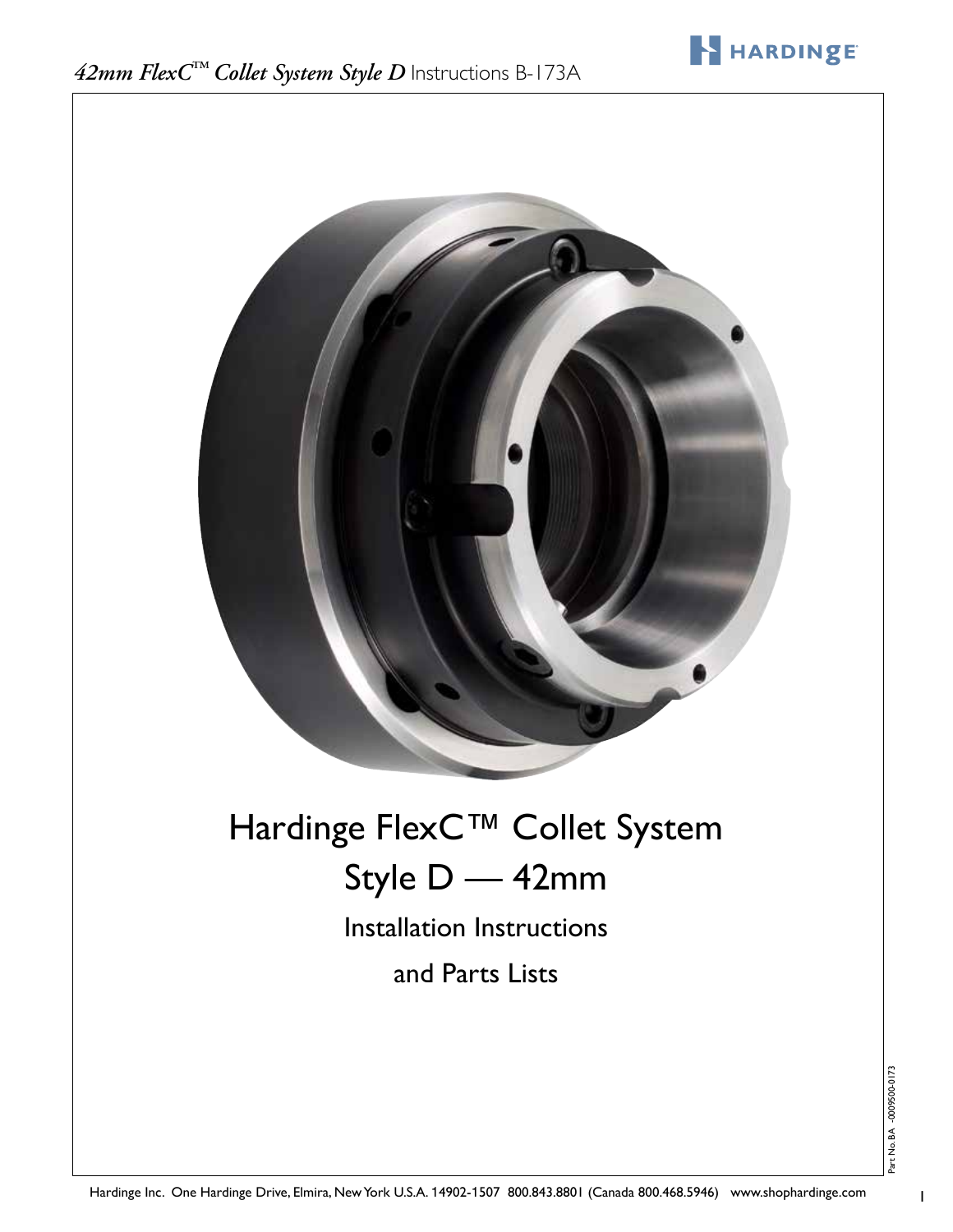## General Safety Information

Before installing the Hardinge® FlexC™ Collet System on your machine tool, thoroughly read this manual and understand the information. If you are uncertain about any of the information, see your immediate supervisor. Also make certain that you understand the information in your machine tool operator's, programmer's and maintenance manuals.

# **NOTICE**

Damage resulting from misuse, negligence or accidents is not covered by the Hardinge FlexC warranty.

Information in this document is subject to change without notice.

In no event will Hardinge Inc. be responsible for indirect or consequential damage resulting from the use or application of the product, or any of the information in this document.

This product is only to be used by trained machinists skilled in the use and operation of collet systems and collet chucks on metal cutting machines.

#### Safety Requirements to the Turning Machine:

Check to see that the workpiece is properly gripped and seated in the collet head before beginning the machining cycle.

Do not unclamp the workpiece until the machining cycle has come to a complete stop.

Observe all safety precautions indicated in the machine manual when operating the machine including the use of guards and keeping the door closed during machining.

Do not exceed the maximum operating force and rpm for the Hardinge FlexC Collet Systems indicated below:

Maximum operating force: 7,900 lb (35KN) Maximum RPM: 7,000

### Product Description and Use:

The Hardinge FlexC Style D Collet System consists of a spindle mount assembly. Vulcanized collet heads and wrenches are purchased separately. The Style D Collet System is designed with a thru-hole for bar work applications. Since there is no work stop in this model, this style is NOT recommended for chucking parts. The clamping heads consist of hardened steel segments that are joined together by a vulcanization process. Their outstanding characteristics are parallel workpiece clamping, superb accuracy, wide gripping range and quick-change capability.

The Hardinge FlexC Style D Collet System is a pull-back design. The collet draws in against the closing angle providing very stable gripping of the workpiece. The overall rigidity of the entire gripping unit has a very positive effect on tool wear.

HARDINGE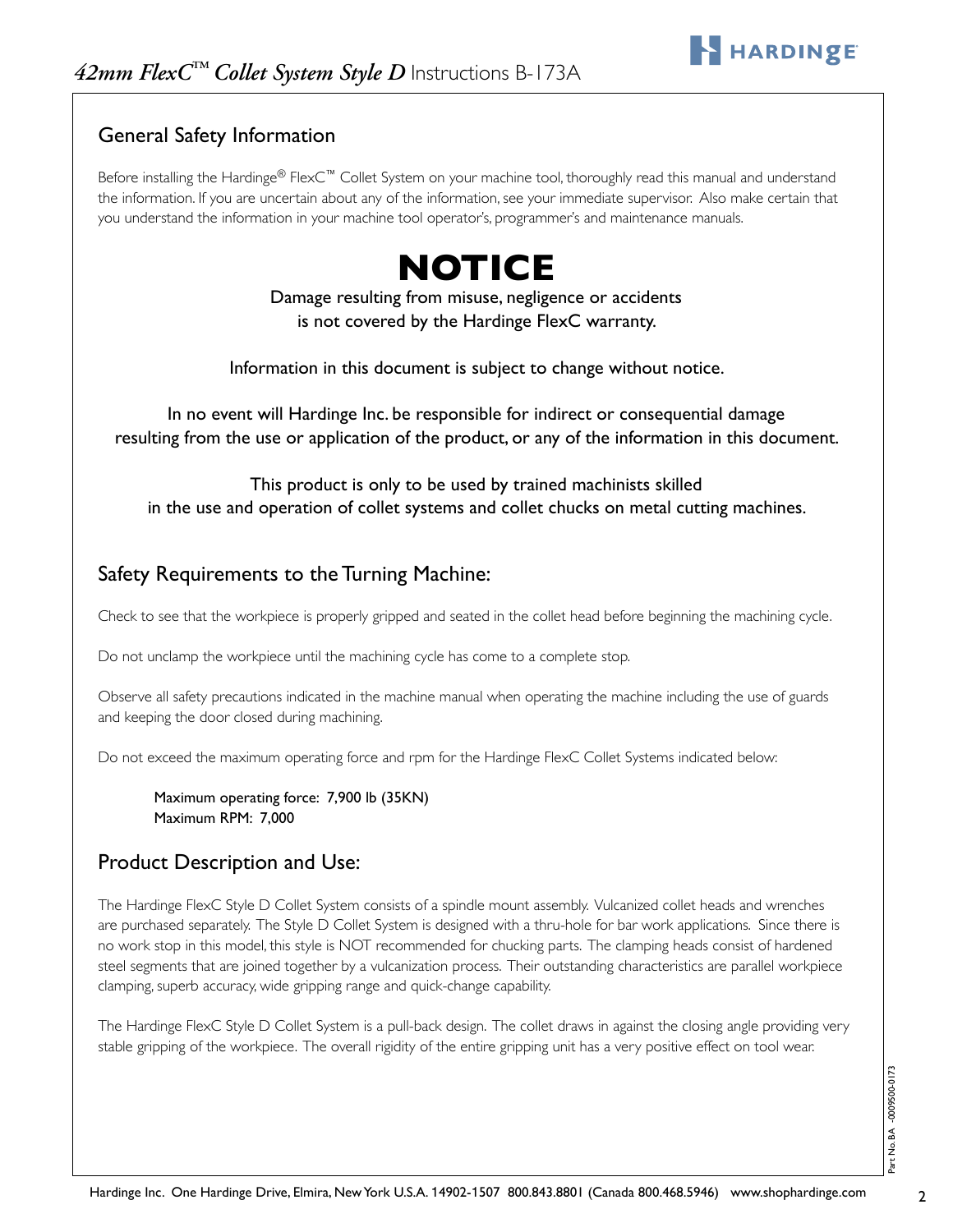CAUTION: Make sure that the workpiece is adequately gripped so that the workpiece will not come loose during the machining process. When clamping very short workpieces, the minimum clamping lengths must be observed. They depend on the selected clamping head size and shape – call Hardinge for guidance. Do not clamp tapered work pieces. In general the collet system should never be rotated without a clamped workpiece. Never rotate the collet system over 2,000 RPM without a clamped workpiece. When actuating the changing wrench, never reach inside the moving parts for risk of severely damaging your hand.

## Drawbar Linkup

The Hardinge FlexC Collet System requires a drawbar linkup to mate the specific machine drawbar (varies by machine brand and model) to the FlexC clamping sleeve. This linkup can be ordered from Hardinge or can be made by the customer.

## Cleaning and Maintenance

The spindle, collet head and the spindle mount mating surfaces must be cleaned and free of chips and sludge whenever mounting to the spindle or changing out a collet head. Visually inspect collets for tearing or separation of rubber on a regular basis during long job runs and during setup. If you are using a high pressure coolant in your machining processes, you need to inspect the collets more frequently. Do NOT clean an open spindle with an air hose as chips and sludge may be forced into the spindle drawbar area. Clean and lubricate all moving parts with Chevron Ultra-Duty EP NLGI 2, Dow Corning BR-2-Plus, or Kluber ALTEMP Q NB 50 grease. Store all unused products properly to prevent corrosion and keep free of dust and environmental particles.

Check to see that all mounting screws are in good condition and replace when worn. All components must be replaced with original Hardinge replacement parts.

HARDINGE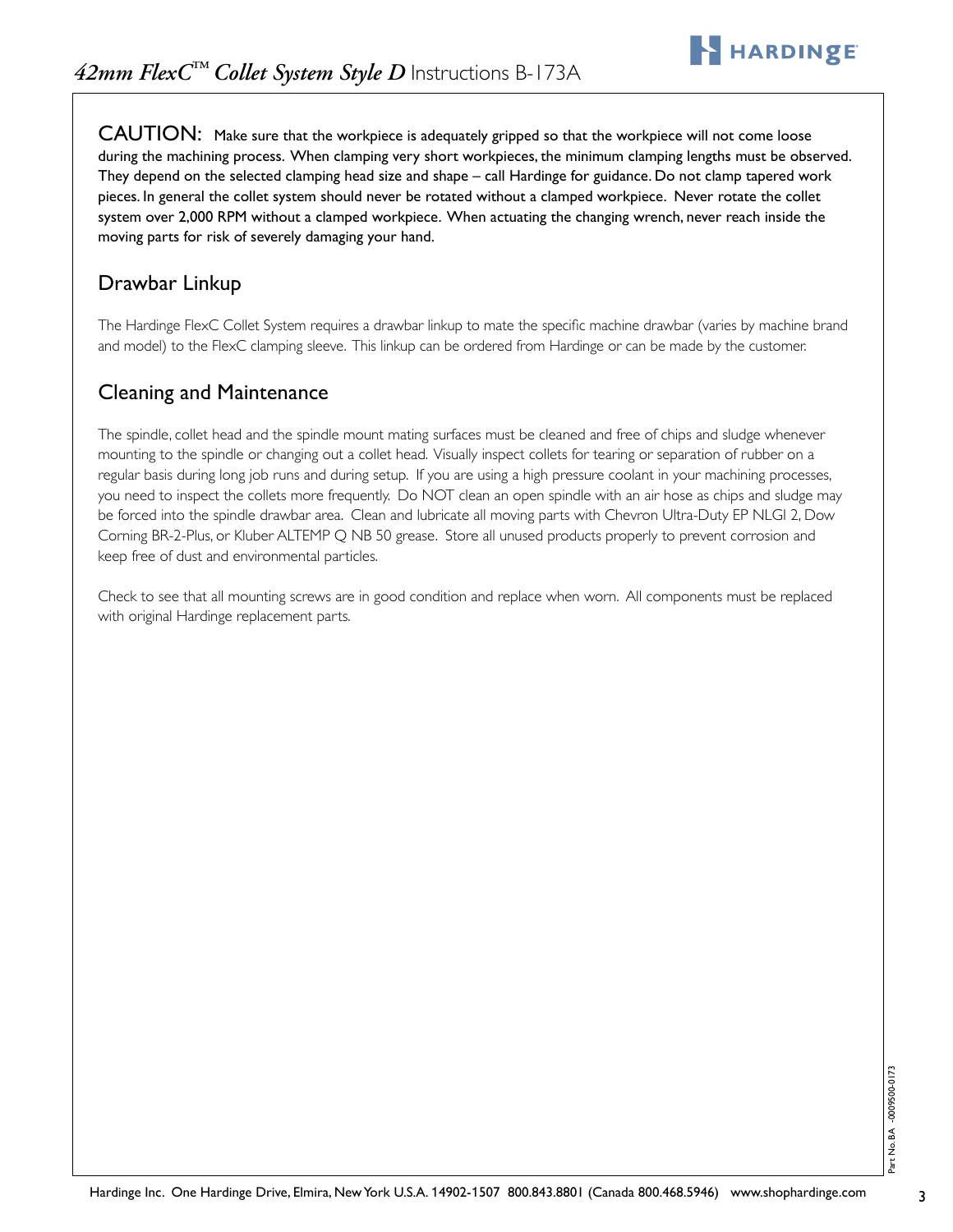

## *42mm FlexC™ Collet System Style D* Instructions B-173A



## A2-5 Assembly #V42-5D00300 Parts List:

#### ITEM PART NO. QTY DESCRIPTION

|    | V42-5D00301   Chuck Flange |                                             |
|----|----------------------------|---------------------------------------------|
|    | V42-5D00302   Collet Seat  |                                             |
| 3  |                            | V42-5D00303   Clamp Sleeve (separate item)* |
|    | 4 V42-101004 1             | Key for Collet Head                         |
| 5. | V65-1603                   | Locating Stud                               |
|    | MS0103821                  | 4 M8 x 35 SHCS (30ft-lb/41Nm)               |

7 MS0104019 4 M10 x 25 SHCS (40ft-lb/54Nm)

## A2-6 Assembly #V42-6D00400 Parts List:

## B ITEM PART NO. QTY DESCRIPTION

|               | $V42-6D00401$ |   | Chuck Flange                        |
|---------------|---------------|---|-------------------------------------|
| $\mathcal{L}$ | V42-5D00302   |   | Collet Seat                         |
| 3             | V42-5D00303   |   | Clamp Sleeve (separate item)*       |
| 4             | V42-101004    |   | Key for Collet Head                 |
| 5             | $V65 - 1603$  |   | Locating Stud                       |
| 6             | MS0103821     | 4 | $M8 \times 35$ SHCS (30ft-lb/41Nm)  |
|               | MS0104220     | 4 | $M12 \times 30$ SHCS (60ft-lb/54Nm) |

## 140mm Assembly #V42-140D01700 Parts List:

|   | ITEM PART NO.   |                          | OTY DESCRIPTION                     |
|---|-----------------|--------------------------|-------------------------------------|
|   | V42-140D01701 1 |                          | Chuck Flange                        |
|   | V42-5D00302     | $\overline{\phantom{a}}$ | Collet Seat                         |
| 3 | V42-5D00303     |                          | Clamp Sleeve (separate item)*       |
| 4 | $V42 - 101004$  |                          | Key for Collet Head                 |
| 5 | $V65 - 1603$    |                          | Locating Stud                       |
|   | MS0103821       | 4                        | $M8 \times 35$ SHCS (30ft-lb/41Nm)  |
|   | MS0104021       | 3                        | $M10 \times 35$ SHCS (40ft-lb/54Nm) |

\* No additional charge unless a drawbar linkup is required.